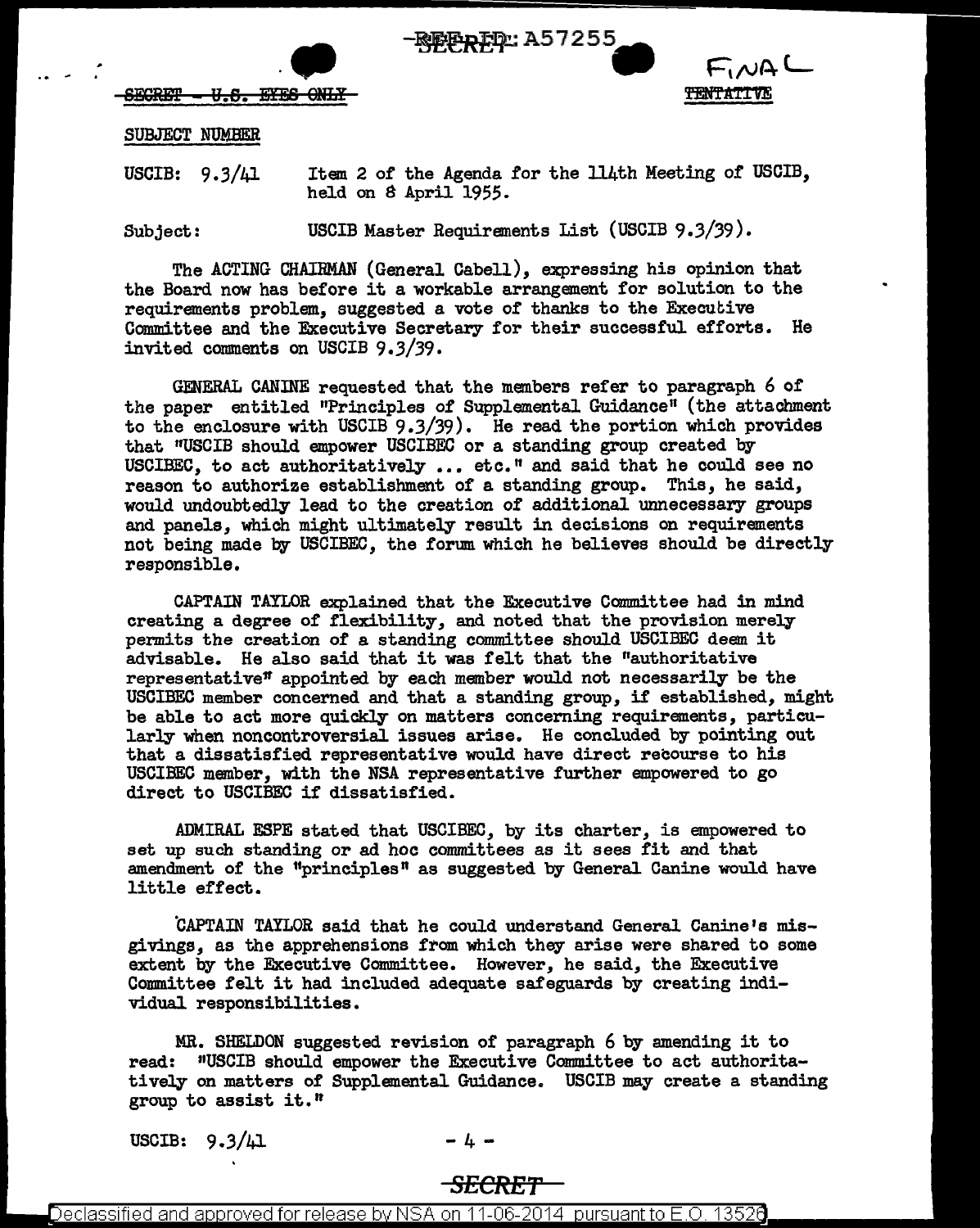

 $-$ <del>EYES ONLY</del>

USCIB:  $9.3/41$ 

The ACTING CHAIRMAN said that he did not consider that this gets across the original idea of the group, namely, to facilitate and expedite the operation.

CAPTAIN TAYLOR pointed out that a change in paragraph 6 would necessitate a corresponding change in paragraph 9.

GENERAL ERSKINE expressed his opposition to the creation of any more committees than are absolutely necessary.

CAPTAIN TAILOR reviewed briefly the envisaged operation of the proposed authoritative group, describing its eimilarity to business-like arrangements for accommodating the conflicting orders of multiple customers for the output of an aircraft manufacturing plant with a unique product and limited facilities for its production.

In response to a question by the Chair, GENERAL CANINE explained why he would prefer to have USCIBEC as the authoritative group. He said that with his present physical separation from his Arlington Hall activities it is impractical to have immediate decisions made by someone so far removed from his (General Canine's) office. His USCIBEC member, he said, is only a few doors from him and thereby in a position of immediate availability if required. He explained that this condition would probably be alleviated with the completion of the NSA move to Fort Meade; however, for the time being he would prefer to have his Deputy Pirector, Production, do the day-to-day negotiating with consumer representatives on matters of supplemental guidance, and his Deputy Chief of Staff, Operations, who is his USCIBEC member, to be his authorized representative in his relations with USCIB.

CAPTAIN TAYLOR said that from the view of USCIBEC he believed the views expressed by General Canine could be accommodated, with the understanding that his representative will, when a problem arises, refer it immediately to the Executive Secretary, who will handle it by dealing directly with the NSA and other Executive Committee members.

GENERAL CANINE, expressing general agreement with this procedure, and confidence in the Executive Secretary, said that he is willing to have the Executive Secretary set up any machinery he sees fit to insure that the Executive Committee is properly informed on matters on which they are to act authoritatively.

The ACTING CHAIRMAN then asked if General Canine would be content to have the phrase "or a standing group created by USCIBEC" deleted from paragraph 6 with a corresponding amendment to paragraph 9.

GENERAL CANINE replied affirmatively.

The remaining members agreed.

USCIB:  $9.3/41$  - 5 - (Corrected sheet)

## **SECRET**